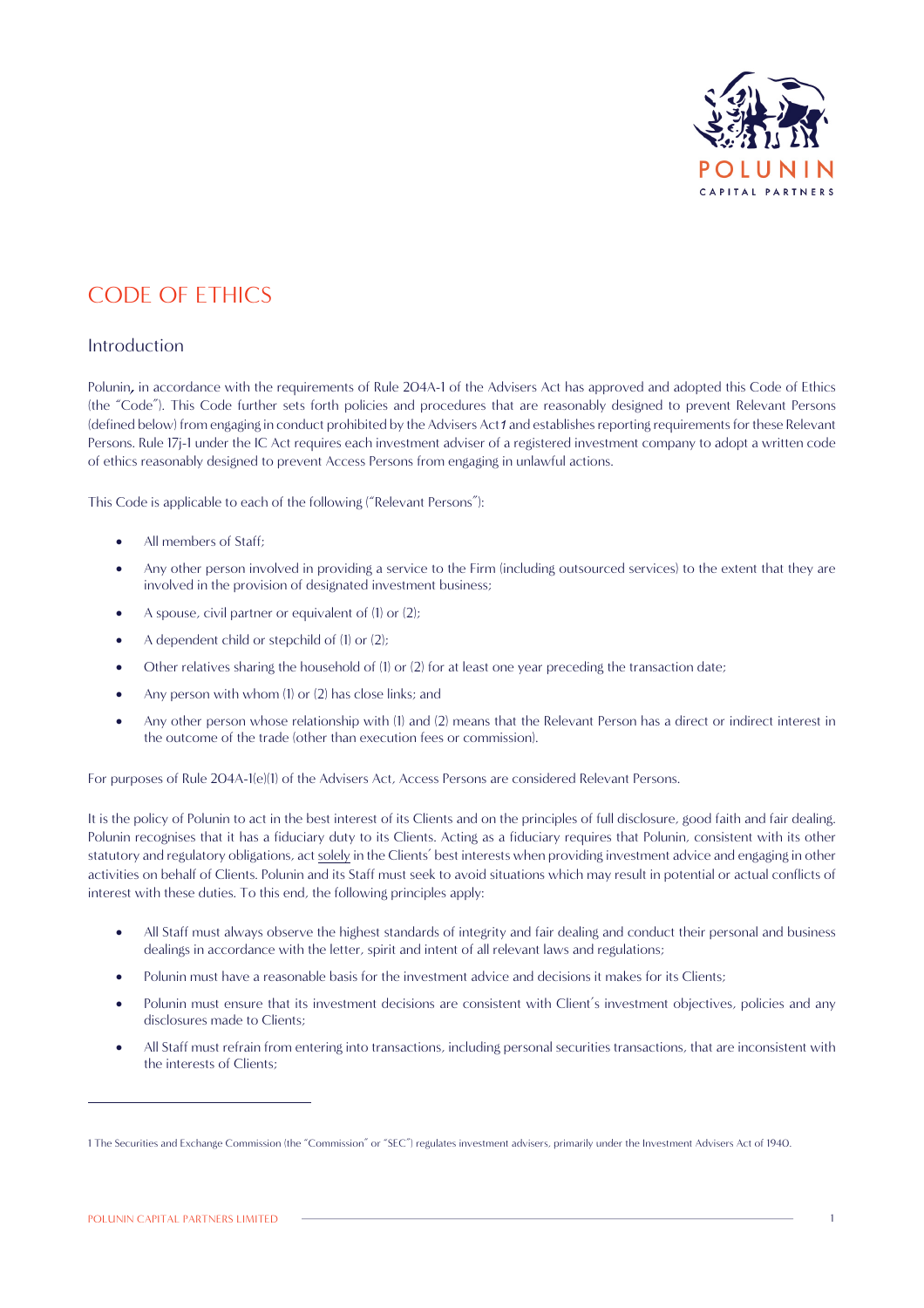

- Staff should not take inappropriate advantage of their positions and may not, directly or indirectly, use Client opportunities for personal gain; and
- Staff must be loyal to the Clients and place the interests of the Clients above their own.

Polunin treats violations of this Code very seriously. If a Staff member violates this Code, Polunin may take disciplinary measures against them, including, without limitation, imposing penalties or fines, reducing their compensation, demoting them, requiring unwinding of the trade, requiring disgorgement of trading gains, suspending or terminating their employment, or any combination of the foregoing.

Improper trading activity can constitute a violation of this Code. Staff can also violate this Code, however, by failing to file required reports, or by making inaccurate or misleading reports or statements concerning trading activity or securities accounts. Staff member's conduct can violate this Code even if no Clients are harmed by their conduct.

If Staff have any doubt or uncertainty about what this Code requires or permits, Staff should ask the Compliance Officer.

For the avoidance of doubt, nothing in this Code or CPPM prohibits Staff from reporting potential violations of federal law or regulation to any governmental agency or entity, including but not limited to the Department of Justice, the SEC, or any agency's inspector general, or from making other disclosures that are protected under the whistleblower provisions of federal law or regulation. Staff do not need prior authorization from their supervisor, senior management, the Compliance Officer, or any other person or entity affiliated with Polunin to make any such reports or disclosures and do not need to notify Polunin that they have made such reports or disclosures. Additionally, nothing in this CPPM prohibits Staff from recovering an award pursuant to a whistleblower program of a government agency or entity.

#### Who is Covered by the Code?

This Code applies to all Staff of Polunin (including Access Persons such as the senior officers and executive directors of the Firm) or other persons as determined by Polunin's Compliance Officer. It is the responsibility of each Relevant Person to immediately report to Polunin's Compliance Officer, any known or suspected violations of this Code, the Compliance Manual and the policies and procedures contained therein, or of any other activity of any Staff or consultant that could constitute a violation of law. If Staff are aware of any activity in this regard, they should contact the Compliance Officer immediately. Failure to report a potential violation could result in disciplinary action against the non-reporting Staff. Polunin will ensure that Staff are not subject to retaliation in their employment as a result of reporting a known or suspected violation.

#### Things You Need to Know to Use this Code

All Relevant Persons must complete initial and annual holdings reports, and acknowledge having received, read and understood this Code using the *Quarterly Compliance Attestation* and renew that acknowledgment on a yearly basis (during Q4) and upon any change to the Code or any material change to another portion of the CPPM. This will need to be completed in addition to the quarterly compendium of attestations and declarations sent to all Staff by Compliance.

The Compliance Officer has the authority to grant written waivers of the provisions of this Code in appropriate instances. However, (i) it is expected that waivers will be granted only in rare instances and, (ii) some provisions of the Code are prescribed by SEC rules and cannot be waived. These provisions include, but are not limited to, the requirements that Relevant Persons file reports and obtain pre-approval of investments in IPOs and Limited Offerings.